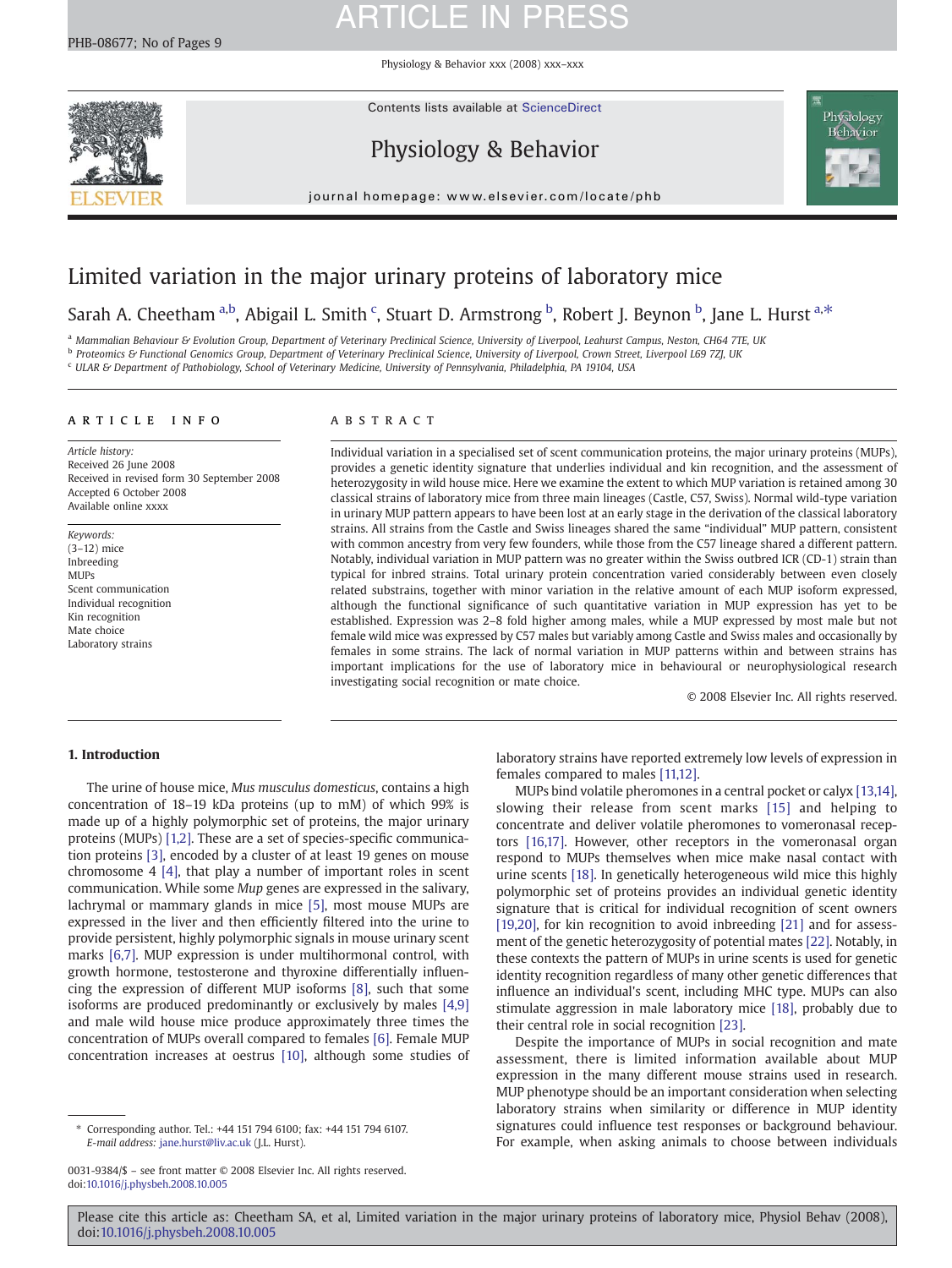2 S.A. Cheetham et al. / Physiology & Behavior xxx (2008) xxx–xxx

with different characteristics, animals need to have different MUP identity signatures to ensure that they can be recognised as different individuals. Most strains used in research are deliberately inbred to be homozygous such that all individuals of the same sex and strain are genetically identical and should share the same MUP type. There are now over 450 established inbred strains, many having been inbred for at least 150 generations [\[24\].](#page-7-0) Whether or not different strains have the same individual MUP identity signatures will depend on shared inheritance through the same genetic lineage, as unrelated wild mice each express different MUP patterns [\[7,25\]](#page-7-0). The laboratory mouse is not derived from a single wild species but represents a mosaic of genetic material from the two commensal subspecies M. m. domesticus and M. m. musculus, with a smaller contribution from M. m. castaneus [\[26,27\]](#page-7-0). Despite earlier widespread beliefs that each inbred strain has a unique genetic background [\[28\]](#page-7-0), genetic analyses reveal that the classical inbred strains widely used in research all originate from a small founder population [\[26,27\],](#page-7-0) and possibly even from a single female based on identical mitochondrial DNA sequences [\[27,29](#page-7-0)–31]. Many of the most commonly used inbred strains belong to either the

Castle or C57 lineages (Fig. 1) and their derivations are well documented [\[24\].](#page-7-0) Strains from these two separate lineages exhibit different MUP genotypes and phenotypes [\[4,32,33\],](#page-7-0) but little is known about the extent to which MUP type varies between strains within each lineage. Further, although lineages may have diverged before the creation of inbred strains, MUP variation between lineages may still be very limited because of their shared origin from the same very limited gene pool. The commonly used Swiss strains of mice, for example, are so-called because they derive from nine non-inbred laboratory mice from Lausanne, Switzerland, but these were previously derived from a colony of laboratory mice of unknown origin at the Pasteur Institute, Paris [\[34\]](#page-8-0).

Here we examine the extent to which MUP variation has been retained or eliminated in classical strains of mice in three widely used lineages: C57, Castle and Swiss. We also compare variation in inbred strains with a commonly used 'outbred' strain (a closed population that is bred to maintain genetic heterozygosity) to see whether such outbred strains show more variation in their MUP identity signals than inbred strains.

### **Castle Lineage**



Fig. 1. Origin of inbred mouse strains. The genealogical relationships between individual inbred mouse strains in each of three separate lineages (C57, Castle and Swiss) are simplified from a published version [\[24\].](#page-7-0)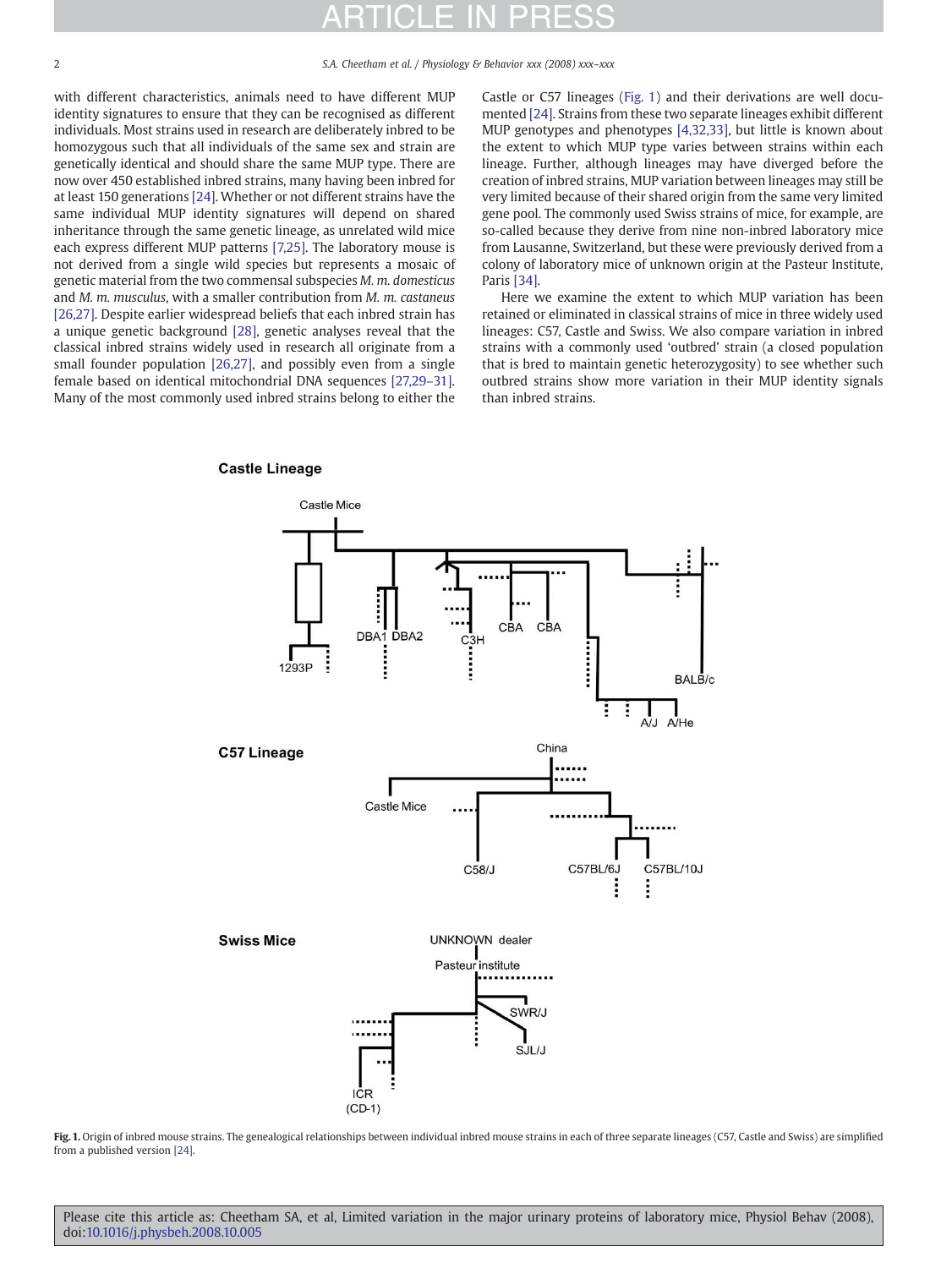### <span id="page-2-0"></span>2. Methods

#### 2.1. Sample collection

Urine samples were obtained from the Jackson Laboratory (JAX® Mice and Services, 610 Main Street, Bar Harbor, Maine 04609 USA) from five sexually mature individuals (retired breeders) of each sex from 20 different inbred strains from the Castle lineage (A/HeJ, A/J, AKR/ J, BALB/cJ, BALB/cByJ, CBA/CaJ, CBA/J, C3HeB/FeJ, C3H/HeJ, C3H/HeSnJ, DBA1/J, DBA2/J, 129P3J), the C57 lineage (C57BL/6J, C57BL/6ByJ, C57BL/ 10J, C57BL/10SnJ, C58/J) and the Swiss lineage (SWR/J, SJL/J). In addition, six MHC-congenic strains were also sampled (A.BY, A.SW, B10.RIII, B1O. D2/nSnJ, B10.BR, C3H.SW). All mice were housed on pine shavings in polycarbonate duplex cages (33.47  $\times$ 33.47 cm<sup>2</sup>), five males on one side and five females of the same strain on the other. Food (standard pasteurised grain) and water (acidified) were provided ad libitum.

Additional samples were collected from males of two further inbred strains (C57BL/10ScSnOlaHsd, BALB/cOlaHsd) and their MHC congenic pairs (B10.D2-H-2<sup>d</sup>/nOlaHsd, BALB.K/OlaHsd respectively), together with an outbred strain of Swiss mice (ICR or CD-1). These were obtained from Harlan (Shaw's Farm, Blackthorn, Bicester, Oxon, OX25 1TP, UK). Males were individually housed in North Kent Plastic (NKP) M3 cages (48 cm×15 cm×13 cm) on sawdust with paper wool nest material and access to food (TRM9607, Harlan Teklad) and water ad libitum. Wild house mice were caught from farms around Cheshire using Longworth live capture traps containing food (TRM9607, Harlan Teklad), paper wool nest material and either chocolate or peanut butter as bait. Males were housed individually in M3 cages (48 cm×15 cm×13 cm) due to their high levels of aggression, and small groups of females (2–4) were housed in NKP MB1 cages (45 cm×28 cm×13 cm), with peat substrate as bedding and paper wool nest material. They were provided with water and food (TRM9607, Harlan Teklad) ad libitum.

#### 2.2. Protein and creatinine assays

As protein concentration varies with the volume of urine eliminated, the ratio of protein to creatinine (both expressed as mg/ml) is routinely measured to correct for urine dilution [\[6\].](#page-7-0) Creatinine is a by-product of muscle metabolism and is eliminated almost exclusively in urine. The conversion of creatine to creatinine is a non-enzymic process that proceeds at a constant rate; animals with high muscle mass excrete more creatinine in their urine such that urinary creatinine output is proportional to body mass. For mice with similar body mass, the protein to creatinine ratio thus provides a simple correction for urine dilution.

Protein concentrations were determined using the Coomassie plus® protein assay reagent kit from Perbio Science UK Ltd. (Unit 9, Atley Way, North Nelson Industrial Estate, Cramlington, Northumberland NE231WA). A standard curve was generated from a stock solution of bovine serum albumin (BSA) (1 mg/ml diluted to the range 0–50  $\mu$ g/ml with ddH<sub>2</sub>0. Each sample was diluted (typically 1:100 dilution for female samples, 1:500 for male samples), 100 µl aliquots pipetted in duplicate to a 96 well microtitre plate and 250 µl Coomassie reagent added. The absorbance of each sample was read at 595 nm in a Labsystems iEMS-MF plate reader. A standard curve was produced using the Genesis software and the concentration of each unknown sample calculated by interpolation.

Urine creatinine values were measured by the alkaline picrate assay from Sigma Chemicals, UK. A standard curve was generated from a stock solution of creatinine (3 mg/dl diluted to the range 0–30 µg/ml with dd  $H_2$ 0). Each sample (typically 100 µl of 1:100 dilution of urine) was prepared and added in duplicate to a 96 well microtitre plate, together with 150 µl of alkaline picrate reagent (5 ml picrate solution: 1 ml sodium hydroxide). Absorbance at 492 nm was read in a Labsystems iEMS-MF plate reader. A standard curve was produced using the Genesis software and the concentration of each unknown sample calculated by interpolation.

#### 2.3. Gel electrophoresis

Urinary proteins were separated according to their mass using sodium dodecyl sulphate–polyacrylamide gel electrophoresis (SDS– PAGE). Urine, clarified by centrifugation at 6700 g for 4 min, was added in a 1:1 ratio to 2× sample buffer (1 M Tris pH6.8, glycerol, 2% SDS, dithiothreitol (DTT), Coomassie Brilliant Blue (CBB)) in a 200 µl capped Eppendorf tube, vortexed to mix, centrifuged for 2 min at 6700 g and then boiled for 5 min. The samples were then allowed to cool and centrifuged at 6700 g for 2 min before sample loading. Electrophoresis under reducing conditions was at a constant 200 V. Broad range molecular weight markers were purchased from Biorad (Bio-Rad Laboratories Ltd., Bio-Rad House, Maxted Road, Hemel Hempstead, Hertfordshire HP2 7DX) and used in all gels as a comparison. Following electrophoresis, protein bands were visualised using Coomassie Brilliant Blue and destained in a solution of methanol: acetic acid: double distilled (dd)  $H_2O$  (30:5:65 v/v/v).

Isoelectric focusing was used to separate urinary proteins according to differences in charge. Proteins were separated on precast, narrow range (pH 4.2–4.9) immobilised pH gradient gels (Pharmacia, UK) rehydrated in 15% glycerol and 2.5% ampholine (pH 3.5–9.5), and run using the Multiphor flatbed electrophoresis system and MultiTemp III thermostatic circulator (Pharmacia, UK). Samples were diluted to 1 mg/ml with  $ddH<sub>2</sub>O$  and were applied  $(5 \mu l)$  to the gel using sample application pieces (Pharmacia, UK). For the first 200Vh samples were drawn in to the gel. Following this, the sample application pieces were removed and the gel was focused for 14.8 kilo volt hours (KVh) to resolve all proteins according to their isoelectric points. All gels were run at 10 °C. Gels were fixed in 20% (w/v, weight to volume) trichloroacetic acid (TCA) for 1 h; rinsed in a destain solution of methanol: acetic acid: dd  $H_2O(30:5:65 v/v/v)$  for 20 min; stained in 0.02% (w/v) CBB with  $0.1\%$  (w/v) copper sulphate for 15 min; destained in the above solution for 7.5 h twice, and preserved in 12.5% glycerol  $(v/v)$  for 1 h. All development was carried out automatically in the Hoeffer automatic stainer (GE Healthcare,



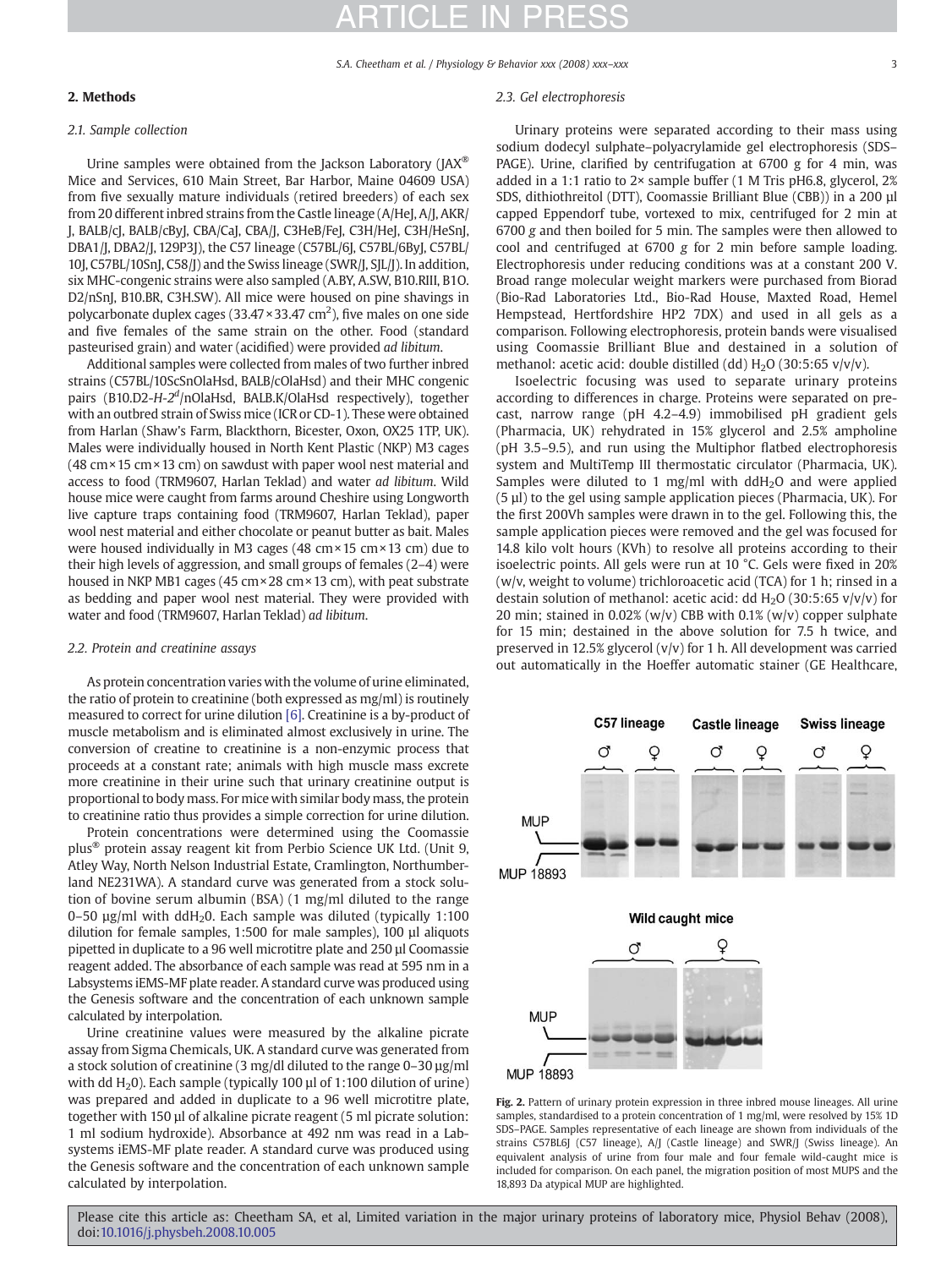<span id="page-3-0"></span>4 S.A. Cheetham et al. / Physiology & Behavior xxx (2008) xxx–xxx

UK). For densitometry, isoelectric focussing gels were scanned in transmission mode and the gel images analysed using the Nonlinear Dynamics (Newcastle Upon Tyne, UK) Total Lab TL100 software to assess the volume of each band.

### 2.4. Endoproteinase Lys C digestion

Gel plugs (approx.  $1 \text{ mm}^3$ ) were removed from protein bands on the SDS PAGE gel using a thin glass pipette and placed into 200 µl capped Eppendorf tubes. Each gel plug was destained using 100 µl 25 mM Tris HCl pH 8.5, 50% (v/v) acetonitrile and incubated at 37  $^{\circ}$ C for 30 min. This step was repeated until no stain was visible. The plugs were then washed twice in 100 µl 25 mM Tris HCl pH 8.5, the supernatant discarded and the plugs were incubated with 50 µl 10 mM dithiothreitol. After 30 min at 37 °C the dithiothreitol solution was discarded and 50 µl of freshly prepared 55 mM iodoacetamide stock solution was added to each tube and incubated for 1 h at room temperature in the dark. The iodoacetamide was discarded and the plugs washed twice as above. The plugs were dehydrated in 100% acetonitrile. Following dehydration the plug was rehydrated in 19 µl 25 mM Tris/HCl, 1 mM EDTA, pH 8.5. Sequencing grade Endoproteinase Lys-C (1 uL stock solution (0.1 ug/uL)) was added and the digest was incubated overnight at 37 °C. The reaction was stopped with 1 µl 2.6 M formic acid.

### 2.5. Peptide mass fingerprinting

The peptides were analysed on a matrix-assisted laser desorption ionisation time of flight mass spectrometer (MALDI-TOF/MS) (Micromass) operated in reflectron mode with positive ion detection. External mass calibration was determined using a mixture of des-Arg bradykinin, neurotesin, ACTH (corticotrophin), and oxidised insulin B chain (2.4, 2.4, 2.6 and 30 pmol/µl respectively) each in 50% acetonitrile and 0.1% (v/v) trifluroacetic acid. Samples were mixed 1:1 (v/v) with a saturated solution of  $\alpha$  cyano-4-hydroxycinnamic acid in acetonitrile: water: trifluoracetic acid  $(50:49:1 \text{ v/v/v})$ . Peptide mass fingerprints were searched against the MSDB protein database (ftp:// ftp.ebi.ac.uk/pub/databases/MassSpecDB/) using the MASCOT search engine [\(www.matrixscience.com](http://www.matrixscience.com)).

### 3. Results

### 3.1. Qualitative differences in urinary MUP expression

First we confirmed by SDS–PAGE that the only major protein bands in the urine of healthy mice correspond to MUPs. As expected, mice of all strains and both sexes exhibited a strong characteristic MUP band migrating at approximately 20–21 kDa that accounted for nearly all of the protein in each sample. A lower intensity band of higher mobility



Fig. 3. Expression of the 18,893 Da atypical MUP in inbred mouse strains. Urinary proteins of either sex were resolved on 15% SDS PAGE and the high mobility band (marked as MUP 18893) was analysed by peptide mass fingerprinting by endopeptidase Lys C digestion. The proteolytic peptides were analysed by MALDI ToF mass spectrometry and the peptide masses were related to the cDNA predicted sequence for the 18,893 Da MUP [\[9\]](#page-7-0). For each protein band, the peptides matched to 18,893 Da MUP are highlighted as shaded boxes.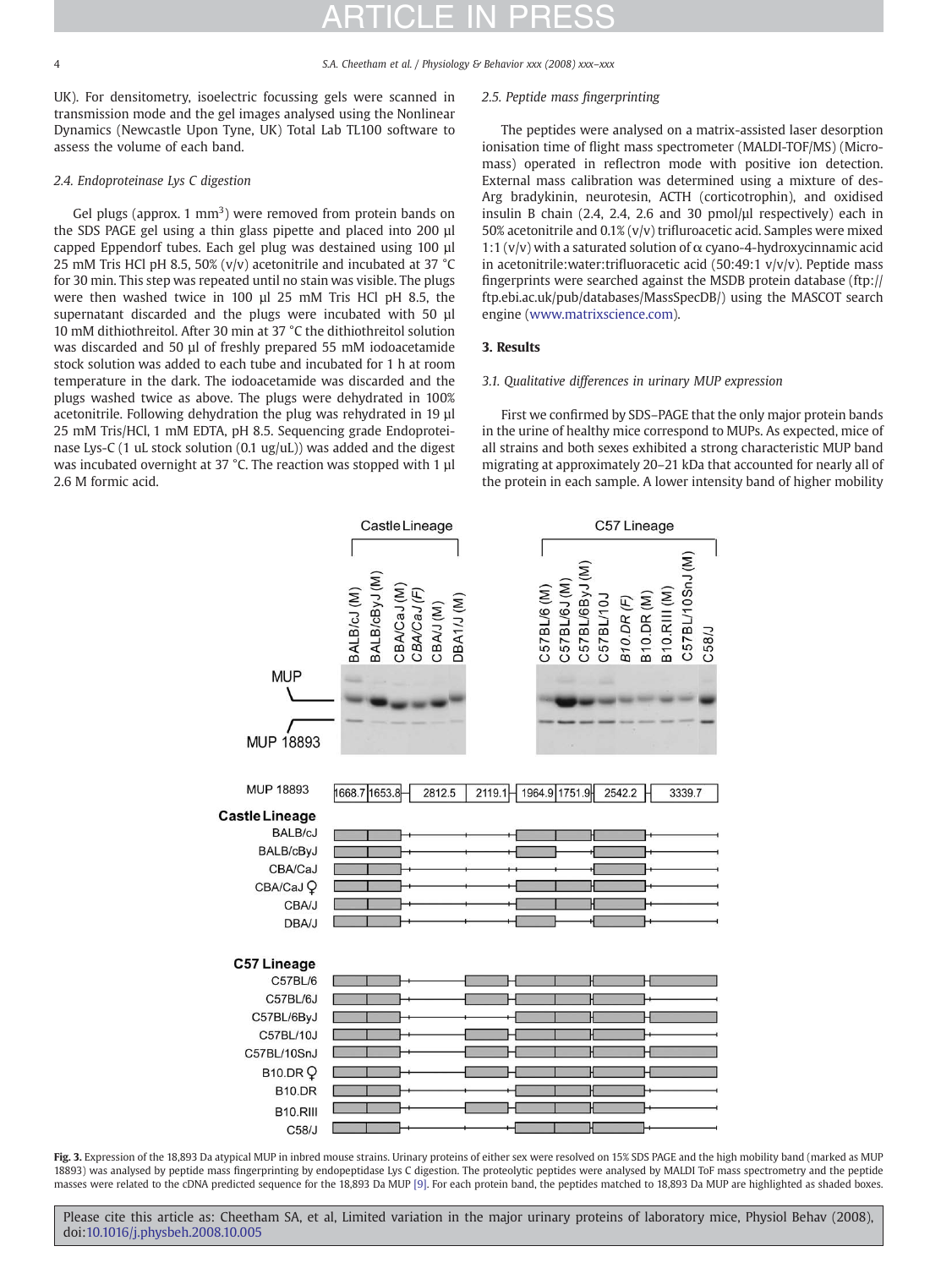S.A. Cheetham et al. / Physiology & Behavior xxx (2008) xxx-xxx

<span id="page-4-0"></span>

Fig. 4. MUP profile complexity in different lineages. Urine samples, standardised to 1 mg/ml protein concentration, were resolved by isoelectric focusing. Representative patterns are shown for a male and female BALB/cByJ (Castle lineage), C57BL/6J (C57 lineage), SWR/J (Swiss lineage), and for four individual males of the outbred Swiss ICR strain. For comparison, five male and five females from wild caught mice were analysed in the same way.

was also expressed by all males of the C57 lineage [\(Fig. 2\)](#page-2-0). This band has previously been fully characterised in C57BL/6 male mice as a MUP of 18893 Da [\[9\]](#page-7-0), encoded by C57BL/6 Mup gene 17 [\[4\],](#page-7-0) that exhibits higher mobility on SDS–PAGE gels than predicted by its size. This MUP exhibits substantial sequence divergence from other urinary MUPs [\[4\],](#page-7-0) has specific affinity for binding the male pheromone 2-sec-butyl 4,5 dihydrothiazole and is known to exhibit male-specific expression in both the C57BL/6 strain and in wild M. m. domesticus [\[9\].](#page-7-0) Interestingly, although we also observed this band predominantly in males, this was not exclusively the case across all laboratory strains. While males from all eight of the C57 lineage strains examined expressed the high mobility band, a similar band was visible in some females from three of the C57 strains (visible in two out of five C57BL/6J, three out of five B10.DR and three out of five B10.RIII females). By contrast, the band was typically absent from most (68/90) of the male samples from the 16 Castle lineage and two Swiss lineage strains [\(Fig. 2](#page-2-0)), but was evident in males from 5/16 Castle strains and in some individual females from 1/2 Swiss and 3/16 Castle lineage strains. Peptide mass fingerprinting confirmed that in each case the high mobility band matched the 18,893 Da MUP from C57BL/6 mice and is thus likely to be the same MUP or one of very similar sequence in all strains ([Fig. 3](#page-3-0)).

We further characterised the pattern of MUPs expressed by each strain and sex by separating MUPs according to their charge using isoelectric focusing (IEF). Samples from wild mice showed a high degree of individual variation as expected (Fig. 4). By contrast, all individuals across seven out of eight C57 lineage strains shared a very similar IEF band pattern while those in 15 out of the 16 Castle lineage strains exhibited a second IEF pattern different from that of the C57 lineage (Fig. 4). This agrees with previous reports that mice from these two separate lineages express two different protein expression patterns [\[4,32,33\]](#page-7-0) but extends this to a considerably greater range of strains within each lineage. Within each strain, male and female patterns were broadly similar but usually differed in the presence or relative intensity of two or three bands (Fig. 4), corresponding to known sex differences in expression of both the 18,893 Da MUP (above) and another MUP of 18645 Da which are expressed predominantly by males [\[4\].](#page-7-0) Any variations in IEF pattern between strains from the same lineage were restricted to the relative intensity of particular shared bands, consistent with quantitative but not qualitative differences in their MUP patterns (though see below for one exception). We also examined two inbred strains (SWR/J, SJL/J) and one outbred strain (ICR or CD-1) of Swiss mice. These Swiss strains shared the same IEF MUP pattern as those from the Castle lineage, strongly suggesting that the Swiss lineage shares common ancestry with the Castle lineage (Fig. 4). Notably, although outbred mouse strains are deliberately bred to maintain genetic heterozygosity within a closed population, variation in MUP pattern between individuals of the ICR(CD-1) outbred strain was no greater than between individuals within each inbred strain. This implies that normal wild-type variation in MUP genotype was lost before this outbred strain was created.

#### 3.2. Quantitative differences in MUP expression

When examining qualitative differences in MUP pattern expression above, gels were deliberately loaded with an equivalent amount of protein from each sample. However, within each strain males excreted more urinary protein than females (comparison of mean ± SE



Fig. 5. Protein output in different laboratory mouse strains. Protein and creatinine concentrations were measured for five male and five female urine samples from each strain to generate a dimensionless protein:creatinine ratio that reflects protein output corrected for urine dilution. Males are represented by solid black bars, females by solid grey bars (mean±SE).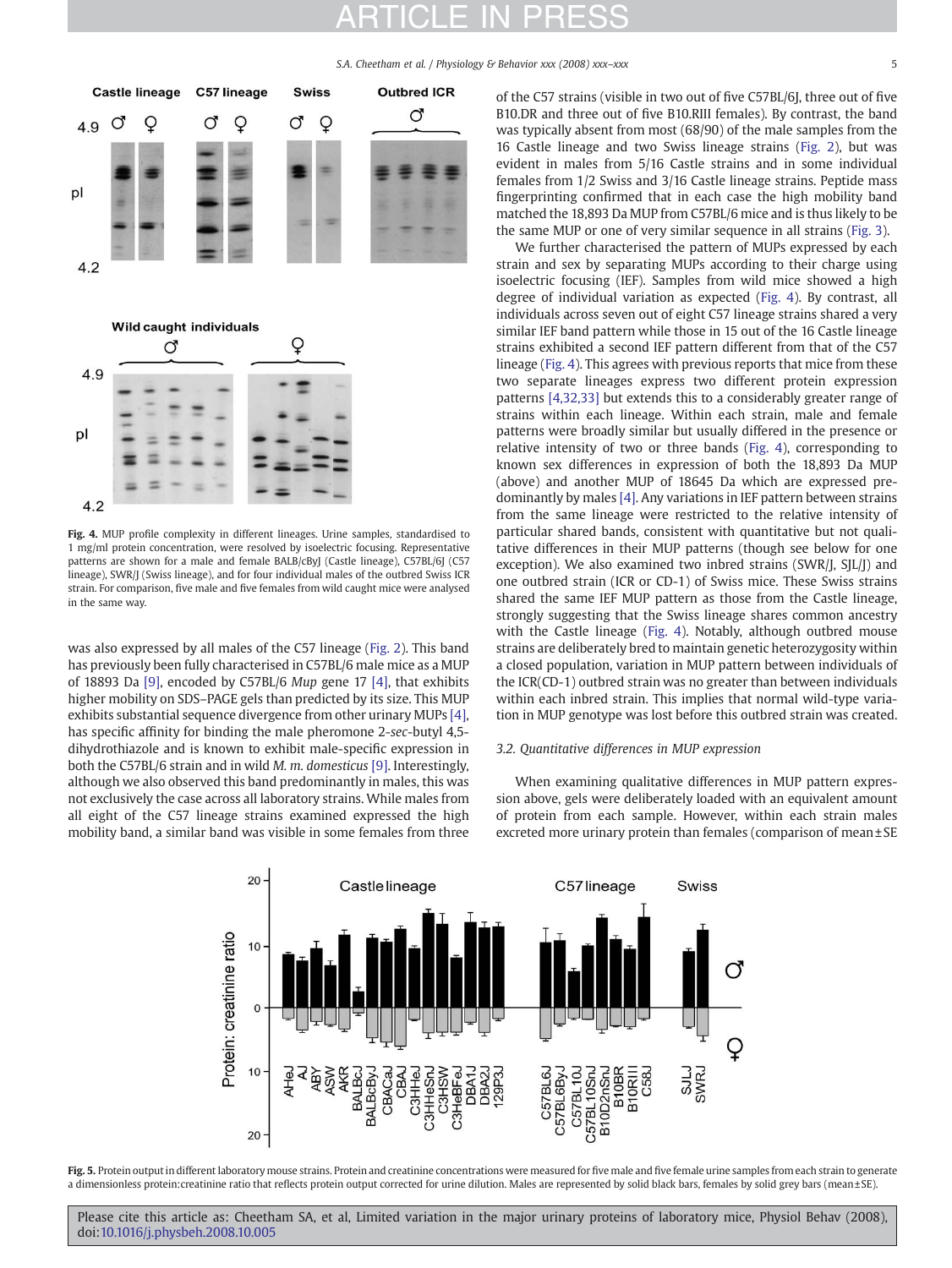<span id="page-5-0"></span>6 S.A. Cheetham et al. / Physiology & Behavior xxx (2008) xxx–xxx

mg/ml protein per strain for males =  $13.07 \pm 0.71$ , females =  $3.20 \pm 0.32$ ;  $t= 16.28$ ,  $n= 27$  strains,  $P< 0.0001$ ; corrected for urine dilution as the urinary protein to creatinine ratio per strain for males =  $10.26 \pm 0.55$ , females =  $3.05 \pm 0.25$ ; t = 14.18, n = 27 strains, P<0.0001), a sex difference which ranged from approximately twice as much protein in males in the two CBA strains up to over eight times as much in males in the C58/J strain ([Fig. 5](#page-4-0)). There were also substantial differences in total urinary protein concentration between strains. This was not due to differences in protein output between the lineages corresponding to the two different MUP patterns seen, but instead reflected substantial differences in total urinary protein between even very closely related substrains from the same lineage (substrains are derived from a common ancestor but have been separated for more than 20 generations in different laboratories). Urinary protein output differed significantly in at least one sex among each of the six pairs of substrains in our study (Table 1). The same was also true for three out of four MHC-congenic strains compared with their parent strain (Table 2). The level of expression exhibited by females across the different strains was very similar to that of genetically heterogeneous wild house mice that were similarly captive bred and housed in small single sex groups (protein creatinine ratios for  $n=27$  females,  $3.0\pm0.3$ , range 1.1 to 9.4). By contrast, laboratory strain males generally had lower levels of expression compared to captive-bred wild males  $(n=24, 19.7 \pm 1.4,$  range 7.9 to 33.8), although it should be noted that wild males had to be singly rather than group housed unlike the laboratory males shown in [Fig. 5](#page-4-0) because of their high levels of aggression. At present, little is known about the effects of different housing conditions on urinary protein levels.

Although detailed comparisons of MUP intensity differences between each strain were beyond the scope of this study, we undertook a quantitative comparison of MUP IEF patterns for males of two commonly used pairs of MHC-congenic strains. Fully congenic strains are expected to be genetically identical at all loci except for the transferred locus and a linked segment of the relevant chromosome. As MHC is on chromosome 17 and the MUP complex is on chromosome 4, MHC-congenic strains should have the same MUP genotype and genetic background, differing only in MHC and closely linked genes. Confirming this, the congenic strain pair C57BL/10ScSnOlaHsd and B10.D2-H-2<sup>d</sup>/nOlaHsd both expressed the same MUP IEF pattern typical of C57 lineage strains, while the congenic strain pair BALB/ cOlaHsd and BALB.K/OlaHsd expressed the same MUP IEF pattern typical of Castle lineage strains. However, within each congenic strain pair, there were small but significant quantitative differences in the relative intensities of some of the bands quantified by gel densito-

#### Table 1

Comparison of urinary protein to creatinine ratios between substrains

|            |                            | Male                             |            |         | Female                         |            |                  |
|------------|----------------------------|----------------------------------|------------|---------|--------------------------------|------------|------------------|
| Strain     | Substrain                  | $Mean \pm SE$                    | $F(1,8)^*$ | P       | $Mean \pm SE$                  | $F(1,8)^*$ | $\boldsymbol{P}$ |
| A          | A/I<br>$A/He$ <sup>[</sup> | $7.4 \pm 0.5$<br>$8.4 \pm 0.3$   | 2.77       | 0.135   | $3.5 \pm 0.4$<br>$1.7 \pm 0.2$ | 16.42      | 0.004            |
| BALB       | BALB/cJ<br>BALB/cByI       | $2.3 \pm 0.6$<br>$10.9 \pm 0.6$  | 97.28      | < 0.001 | $0.8 \pm 0.3$<br>$4.7 \pm 0.7$ | 23.60      | 0.001            |
| <b>CBA</b> | CBA/I<br>CBA/CaJ           | $12.3 \pm 0.5$<br>$10.3 \pm 0.5$ | 8.23       | 0.021   | $6.0 \pm 0.5$<br>$5.4 \pm 0.7$ | 0.56       | 0.477            |
| C3H        | C3H/Hel<br>C3H/HeSnI       | $9.3 \pm 0.4$<br>$14.8 \pm 0.7$  | 52.31      | < 0.001 | $1.8 \pm 0.2$<br>$3.9 \pm 0.9$ | 5.26       | 0.051            |
| C57BL/6    | C57BL/6I<br>C57BL/6ByI     | $12.1 \pm 1.6$<br>$10.5 \pm 1.1$ | 0.01       | 0.908   | $4.9 \pm 0.4$<br>$2.6 \pm 0.3$ | 22.03      | 0.002            |
| C57BL/10   | C57BL/10J<br>C57BL/10SnJ   | $5.2 \pm 0.5$<br>$8.9 \pm 0.1$   | 51.75      | < 0.001 | $1.6 \pm 0.3$<br>$1.5 \pm 0.1$ | 0.04       | 0.843            |

⁎Substrain pairs compared within each sex by ANOVA using SPSS version 14.0.

#### Table 2

Comparison of urinary protein to creatinine ratios between MHC congenic strains

|                              |                                 | Male           |            |         | Female        |            |                |
|------------------------------|---------------------------------|----------------|------------|---------|---------------|------------|----------------|
| MHC congenic strain<br>pairs |                                 | $Mean \pm SE$  | $F(1,8)^*$ | P       | $Mean \pm SE$ | $F(1,8)^*$ | $\overline{P}$ |
| C <sub>3</sub> H             | C3H/HeSnI                       | $14.8 \pm 0.7$ |            |         | $3.9 \pm 0.9$ |            |                |
|                              | C3H.SW                          | $13.1 \pm 1.7$ | 0.90       | 0.370   | $3.8 \pm 0.6$ | 16.42      | 0.545          |
| C57BL/10                     | C57BL/10SnJ                     | $8.9 \pm 0.1$  |            |         | $1.5 \pm 0.1$ |            |                |
|                              | B <sub>10</sub> .D <sub>2</sub> | $14.1 \pm 0.5$ | 94.46      | < 0.001 | $3.4 \pm 0.6$ | 11.89      | 0.009          |
|                              | C57BL/10Sn                      | $8.9 \pm 0.1$  |            |         | $1.5 \pm 0.1$ |            |                |
|                              | <b>B10.BR</b>                   | $10.7 \pm 0.6$ | 8.42       | 0.020   | $2.8 \pm 0.2$ | 45.93      | < 0.001        |
|                              | C57BL/10Sn                      | $8.9 \pm 0.1$  |            |         | $1.5 \pm 0.1$ |            |                |
|                              | B <sub>10</sub> .RIII           | $9.2 \pm 0.5$  | 0.32       | 0.586   | $2.8 \pm 0.2$ | 24.91      | 0.001          |

⁎MHC congenic strain pairs compared within each sex by ANOVA using SPSS version 14.0.

metry (Fig. 6). Thus, although there is no reason to expect any difference in MUP genotypes between these congenic pairs, there were still minor differences in the relative intensities with which specific MUP isoforms were expressed.

#### 3.3. Atypical MUP patterns within strains

Genetically identical individuals of the same strain and sex should express the same pattern of MUPs, but we did not find this to be true for all strains examined. Mice of the C58/J strain derive from the same male as other strains of the C57 lineage, although from a different female. Male C58/Js expressed the typical C57 lineage MUP pattern, but females exhibited individual variation in the IEF bands expressed ([Fig. 7](#page-6-0)A). While three females expressed the same pattern as other C57 lineage females, two of these had particularly low concentration of three normally low intensity bands. The other two females of this strain appear to express a completely different pattern not seen in any of the other laboratory strains sampled. The most likely explanation is that a mutation within this strain has affected MUP expression, at least among females, although this has not reached homozygosity across the strain.



Fig. 6. The effect of MHC haplotype on urinary MUP expression. Urinary MUPs from two strains (BALB/c and C57BL/10) and their MHC congenic counterparts (BALB.K and C57BL/10.D2) were resolved by isoelectric focussing, the MUP isoforms quantified by densitometry and the relative contribution of each isoform determined (mean  $\pm$  SE,  $n=5$ individuals per strain arranged in congenic pairs across the gel). t-tests compared the relative expression of each protein band between MHC congenic strains ( $**P<0.001$ ,  $*p<0.01$ ,  $*p<0.05$ ). Representative expression profiles are aligned to the histograms.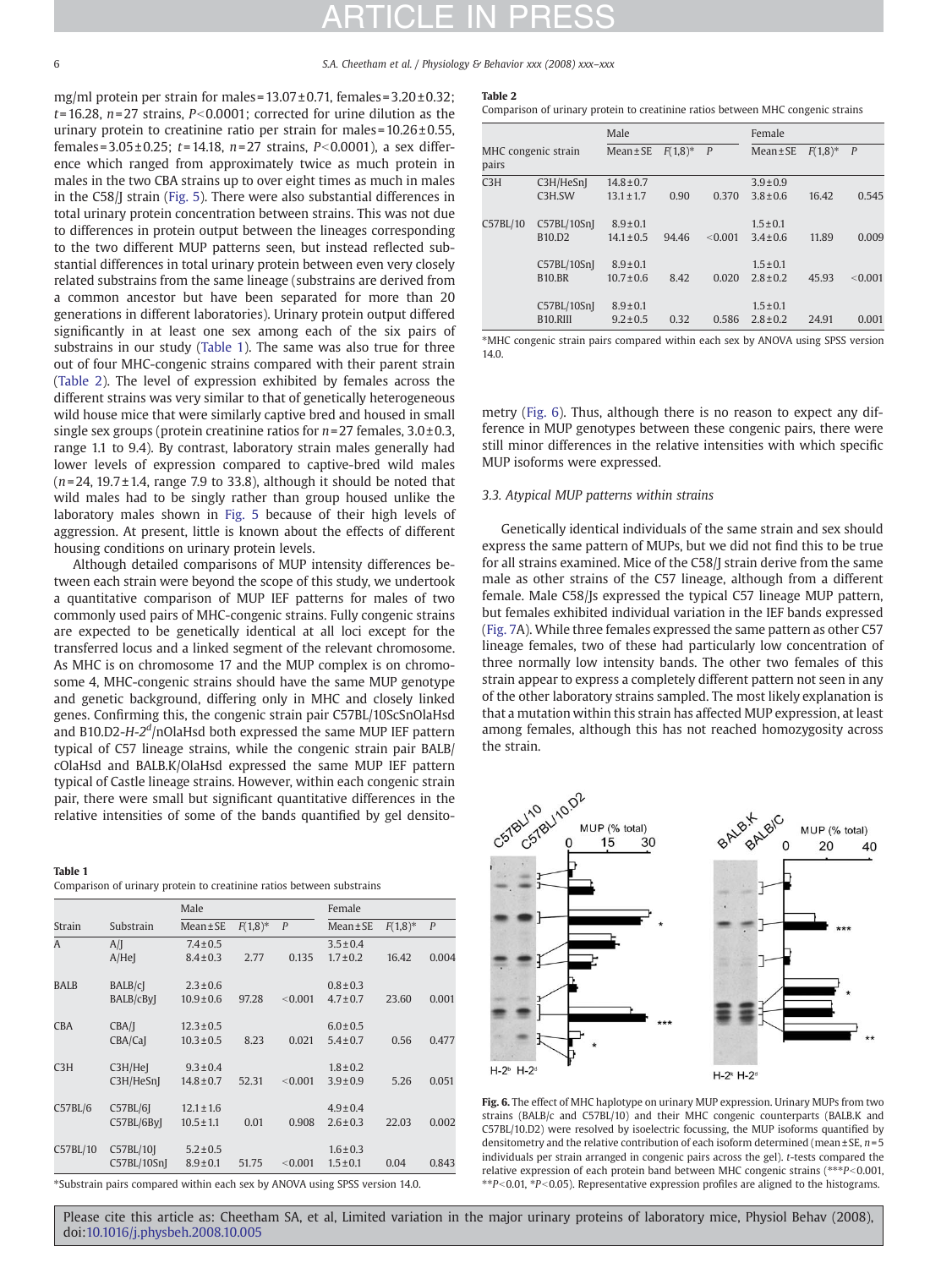S.A. Cheetham et al. / Physiology & Behavior xxx (2008) xxx-xxx

<span id="page-6-0"></span>

Fig. 7. Atypical MUP expression patterns. Urine samples from both sexes of specific inbred mouse strains (C58/J BALB/cByJ and BALB/cJ) were analysed by isoelectric focussing (panels A, C) and 1D SDS–PAGE (panel B).

One of the sixteen Castle lineage strains also exhibited striking differences compared to closely related substrains. The BALB/cJ strain had much lower urinary protein levels than other strains including the closely related substrain BALB/cByJ [\(Fig. 5](#page-4-0); [Table 1\)](#page-5-0). MUPs from the BALB/cJ strain also exhibited an unusual migration pattern on SDS– PAGE gels although the precise pattern varied between individuals (Fig. 7B). Separation by charge revealed further variation in this unusual strain, which exhibited weak expression of bands that partly matched some bands of the typical Castle lineage pattern and some of the C57 lineage pattern (Fig. 7C). The BALB/cJ substrain has been reported previously to express unusually low urinary MUP concentrations as well as exhibiting unusual behaviour, including greater aggression and cannibalism, higher brain weights and lower mean serum testosterone concentration than other substrains of BALB/c mice [\[35,36\].](#page-8-0)

#### 4. Discussion

Although we examined a large number of mouse strains from three apparently separate genetic lineages, only two basic MUP profiles were apparent, together with some atypical variation within just two of the strains examined. This is in marked contrast to wild house mouse populations (M. m. domesticus) where there is considerable variation in the patterns of MUPs expressed between unrelated individuals [\[25,37,38](#page-7-0), present study]. As there are many different MUP haplotypes within wild populations, and outbred animals normally inherit different haplotypes from their mother and father, only wild individuals that are closely related are likely to share the same MUP genotype. Further, MUP heterozygosity is directly maintained in wild mice because they avoid inbreeding with relatives that share both of the same MUP haplotypes as themselves [\[21\]](#page-7-0). By contrast, inbred laboratory mice are genetically homozygous and thus express a simpler MUP pattern with fewer MUP isoforms than typical heterozygous wild mice. What is much more remarkable is that variation in MUP patterns is not only lacking within each homozygous inbred strain but also between strains, with the exception of a clear dichotomy between strains from the C57 lineage and those from the Castle and Swiss lineages. This provides further strong evidence that all of the classical or 'old' inbred mouse strains widely used in research are derived from an extremely limited founder gene pool, in agreement with mitochondrial DNA evidence. This restriction in genetic variation may have occurred either during the derivation of laboratory mice at the beginning of the last century or during the early derivation of pet mice approximately 3000 years ago [\[29\],](#page-7-0) when normal variation in MUP patterns must have been lost. This is consistent with the origin of the Swiss mouse lineage from random-bred laboratory stock at the Pasteur Institute [\[34\]](#page-8-0), which presumably already carried the MUP pattern typical of all Castle strains. It has been argued that colonies of outbred Swiss mice have retained nearly the same amount and type of genetic variation as that found in natural murine populations [\[39\],](#page-8-0) but this is clearly not the case for MUP variation. Indeed, given the evidence that all of these mice originate from such limited stock, it is very hard to see how such colonies can resemble the genetic variance typical of normal outbred individual wild mice.

Despite the many generations of laboratory mice that have now been bred across many different strains, there has been very little mutation of MUP haplotypes. Out of a total of 30 mouse strains examined in this study, we found unusual MUP patterns in only two strains. Abnormal MUP expression in the BALB/cJ strain has been reported previously, but it is not clear whether this is due to a mutation in the MUP region or to a mutation that has reduced testosterone production [\[36\]](#page-8-0), which is one of the main hormones controlling MUP expression among males [\[8,40\]](#page-7-0). Individual variation in IEF band patterns among C58/J females may reflect one or more mutations in the MUP isoforms expressed by this strain that has not reached homogeneity. It is unlikely that this variation is due to accidental mixing of the strain with another (at least with another classical inbred strain), as the new bands observed do not correspond with those expressed by Castle or Swiss strains, but further work is needed to investigate this more thoroughly. However, there was some interesting variation between strains in the expression of a malespecific MUP that appears to play a key role in binding one of the most abundant male volatile pheromones [\[9\].](#page-7-0) Although this gene is present in strains of both MUP types from the C57 and Castle lineages [\[4\]](#page-7-0) and is consistently expressed in most male wild mice [\[9\],](#page-7-0) expression among male Castle and Swiss strains varied. Our finding that some individual females also showed weak expression of this MUP, although this has not been observed among wild females, may be due to relaxation of sexual selection in the laboratory.

The main variation between strains was in the total amount of urinary protein rather than in the pattern of MUPs expressed. As urinary MUP expression is under multi-hormonal control, differences between even closely related substrains may reflect subtle differences in hormone levels. Overall, the mean level of urinary protein expression among laboratory strains was approximately three times lower for each sex than typical for wild-caught mice [\[6\]](#page-7-0), although the upper range observed among laboratory strains overlapped with levels observed among wild-caught animals. However, this reduction appears to be due to environmental effects, at least in part, as wild females bred in captivity and kept in single sex caged groups had similar low levels of expression to laboratory strain females. Nonetheless, the difference between males and females was similar to that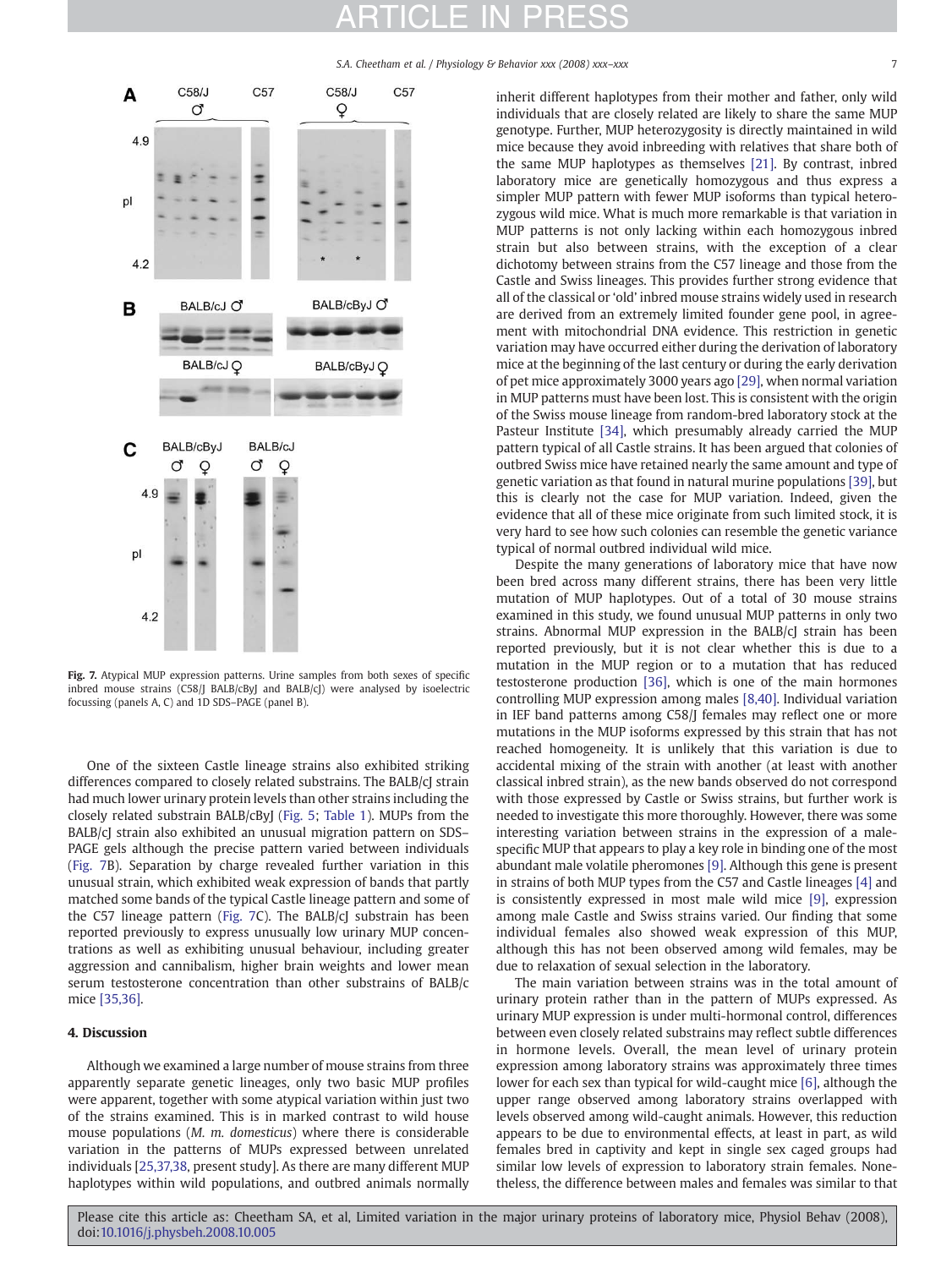# TICLE IN

<span id="page-7-0"></span>8 S.A. Cheetham et al. / Physiology & Behavior xxx (2008) xxx–xxx

of wild-caught mice and we failed to confirm the extremely low levels of expression in females of some strains reported previously [11,12]. This may be because these much earlier studies did not use sufficiently sensitive methods to accurately assess levels in females. So far, evidence for the role of MUPs in scent communication has focused on response to variation in MUP pattern and it is not yet known whether differences in total MUP concentration between strains provides information that might influence their communication. Intriguingly, there were small but consistent differences in the relative intensities of expression of different MUPs between strains with the same MUP pattern, even between MHC congenic strains (evident as differences in the relative intensities of the same band on IEF gels). It is well established that genes within the MHC region influence growth and hormone levels [\[41\]](#page-8-0) and it is likely that this will also influence the expression of the different MUP isoforms. However, it is doubtful that these small differences have any functional significance for communication. Wild mice use considerably greater qualitative variation in MUP patterns to recognise individuals and kin and to assess potential inbreeding among conspecifics [19–22]. Minor variations in MUP expression due to hormone levels are unlikely to provide a useful genetic identity signal if this can vary with individual condition, but such variation may play a role in communicating information about an individual's current status and needs to be investigated further. Further, as volatile scents associated with MHC type are bound to urinary proteins [\[42\],](#page-8-0) it is possible that such subtle differences in MUP pattern contribute to the well-established differences in volatile scent profiles between MHC congenic strains [43–[45\].](#page-8-0)

The lack of variation in MUP patterns between strains has important implications for a wide range of behavioural research that uses these strains to address questions concerning social recognition or mate choice. MUP variation among wild mice provides an important polymorphic individual genetic identity signal that underlies the ability to recognise and to assess potential mates from their urinary scents [20–22,46], as well as recognition of individual competitors [18,19]. Lack of variation in this key identity signal is thus likely to be highly problematic for research that requires animals to be able to recognise individuals and/or kin using the normal naturally selected recognition mechanisms used in this species. For example, when animals are asked to discriminate between two potential mates, they must be able to easily recognise which animal is which. Even if animals are from apparently "outbred" strains with other genetic differences between individuals, a lack of MUP variation is likely to have a considerable impact on the ability to recognise and assess different individuals even though mice readily detect and investigate other genetic and non-genetic differences in scents that may not signify identity [20,47]. Where experiments attempt to assess response to "unfamiliar" animals, the stimulus animals should have different, unfamiliar MUP patterns to ensure that they are recognised as unfamiliar individuals rather than animals with a familiar individual genetic identity signal but whose scent has unfamiliar characteristics which might signify changed status. One potential solution is to use 'new' strains that have been separately derived from the wild, thus are completely unrelated to the classical strains and should have different MUP types. Even so, within each of these inbred strains animals will share the same MUP type and a range of strains may be needed, balanced across treatment groups.

### Acknowledgements

We thank Dr. Richard Humphries, Linda Burgess, John Waters, Felicity Fair and Sue Jopson for practical help, Sarah Wilson and colleagues at the Jackson Laboratory (Maine), Dr. Caroline Payne and Dr. Charlotte Nevison for collection and supply of the samples. We are grateful to Dr. Duncan Robertson for mass spectrometry support. The work was supported by the Biotechnology and Biological Sciences Research Council (Grant BBC503897 and Studentship 02/A1/S/08188).

### References

- [1] Finlayson JS, Potter M, Runner CR. Electrophoretic variation and sex dimorphism of the Major Urinary Protein complex in inbred mice: a new genetic marker. J Natl Cancer Inst 1963;31:91–107.
- [2] Humphries RE, Robertson DHL, Beynon RI, Hurst IL, Unravelling the chemical basis of competitive scent marking in house mice. Anim Behav 1999;58:1177–90.
- [3] Beynon RJ, Turton MJ, Robertson DHL, Armstrong SD, MacNicoll A, Humphries RE, et al. Urinary lipocalins in Rodenta: is there a generic model? In: Hurst JL, Beynon RJ, Roberts SC, Wyatt T, editors. Chemical signals in vertebrates, vol. 11. New York: Springer; 2008. p. 37–50.
- [4] Mudge JM, Armstrong SD, McLaren K, Beynon RJ, Hurst JL, Nicholson C, et al. Dynamic instability of the Major Urinary Protein gene family revealed by genomic and phenotypic comparisons between C57 and 129 strain mice. GenomeBiology 2008;9:R91.
- [5] Shahan K, Denaro M, Gilmartin M, Shi Y, Derman E. Expression of six mouse major urinary protein genes in the mammary, parotid, sublingual, submaxillary, and lachrymal glands and in the liver. Mol Cell Biol 1987;7:1947–54.
- [6] Beynon RJ, Hurst JL. Urinary proteins and the modulation of chemical scents in mice and rats. Peptides 2004;25:1553–63.
- [7] Hurst JL, Beynon RJ. Scent wars: the chemobiology of competitive signalling in mice. Bioessays 2004;26:1288–98.
- [8] Knopf JL, Gallagher JF, Held WA. Differential, multihormonal regulation of the mouse major urinary protein gene family in the liver. Mol Cell Biol 1983;3: 2232–40.
- [9] Armstrong SD, Robertson DHL, Cheetham SA, Hurst JL, Beynon RJ. Structural and functional differences in isoforms of mouse major urinary proteins: a male-specific protein that preferentially binds a male pheromone. Biochem J 2005;391:343–50.
- [10] Stopka P, Janotova K, Heyrovsky D. The advertisement role of major urinary proteins in mice. Physiol Behav 2007;91:667–70.
- [11] Wicks LF. Sex and proteinuria of mice. Proc Soc Exp Med 1941;48:395–400.
- [12] Szoka PR, Paigen K. Regulation of mouse Major Urinary Protein-production by Mup-a gene. Genetics 1978;90:597–612.
- [13] Bacchini A, Gaetani E, Cavaggioni A. Pheromone binding-proteins of the mouse, Mus musculus. Experientia 1992;48:419–21.
- [14] Robertson D, Hurst J, Hubbard S, Gaskell SJ, Beynon R. Ligands of urinary lipocalins from the mouse: uptake of environmentally derived chemicals. J Chem Ecol 1998;24:1127–40.
- [15] Hurst JL, Robertson DHL, Tolladay U, Beynon RJ. Proteins in urine scent marks of male house mice extend the longevity of olfactory signals. Anim Behav 1998;55: 1289–97.
- [16] Novotny MV, Ma W, Wiesler D, Zidek L. Positive identification of the pubertyaccelerating pheromone of the house mouse: the volatile ligands associating with the major urinary protein. Proc R Soc Lond, B 1999;266:2017–22.
- [17] Peele P, Salazar I, Mimmack M, Keverne EB, Brennan PA. Low molecular weight constituents of male mouse urine mediate the pregnancy block effect and convey information about the identity of the mating male. Eur J Neurosci 2003;18: 622–8.
- [18] Chamero P, Marton TF, Logan DW, Flanagan K, Cruz JR, Saghatelian A, et al. Identification of protein pheromones that promote aggressive behaviour. Nature 2007;450:899–902.
- [19] Hurst JL, Payne CE, Nevison CM, Marie AD, Humphries RE, Robertson DHL, et al. Individual recognition in mice mediated by major urinary proteins. Nature 2001;414: 631–4.
- [20] Cheetham SA, Thom MD, Jury F, Ollier WER, Beynon RJ, Hurst JL. The genetic basis of individual-recognition signals in the mouse. Curr Biol 2007;17:1771–7.
- [21] Sherborne AL, Thom MD, Paterson S, Jury F, Ollier WER, Stockley P, et al. The genetic basis of inbreeding avoidance in house mice. Curr Biol 2007;17:2061–6.
- [22] Thom MD, Stockley P, Jury F, Ollier WER, Beynon RJ, Hurst JL. The direct assessment of genetic heterozygosity through scent in the mouse. Curr Biol 2008;18: 619–23.
- [23] Broad KD, Keverne EB. More to pheromones than meets the nose. Nat Neurosci 2008;11:128–9.
- [24] Beck JA, Lloyd S, Hafezparast M, Lennon-Pierce M, Eppig JT, Festing MFW, et al. Genealogies of mouse inbred strains. Nat Genet 2000;24:23–5.
- [25] Payne CE, Malone N, Humphries R, Bradbrook C, Veggerby C, Beynon RJ, et al. Heterogeneity of major urinary proteins in house mice: population and sex differences. In: Muller-Schwarze D, Marchlewska-Koj A, Lepri JJ, editors. Chemical signals in vertebrates. New York: Plenum Press; 2001. p. 233–40.
- [26] Frazer KA, Eskin E, Kang HM, Bogue MA, Hinds DA, Beilharz EJ, et al. A sequence-based variation map of 8.27 million SNPs in inbred mouse strains. Nature 2007;448: 1050–5.
- [27] Yang H, Bell TA, Churchill GA, de Villena FPM. On the subspecific origin of the laboratory mouse. Nat Genet 2007;39:1100–7.
- [28] Boursot P, Auffray JC, Brittondavidian J, Bonhomme F. The evolution of house mice. Ann Rev Ecolog Syst 1993;24:119–52.
- [29] Ferris SD, Sage RD, Wilson AC. Evidence from mtDNA sequences that common laboratory strains of inbred mice are descended from a single female. Nature 1982;295:163–5.
- [30] Dai JG, Min JX, Xiao YB, Lei X, Shen WH, Wei H. The absence of mitochondrial DNA diversity among common laboratory inbred mouse strains. J Exp Biol 2005;208: 4445–50.
- [31] Goios A, Pereira L, Bogue M, Macaulay V, Amorim A, mtDNA phylogeny and evolution of laboratory mouse strains. Genome Res 2007;17:293–8.
- [32] Clissold PM, Bishop JO. Variation in mouse Major Urinary Protein (Mup) genes and the Mup gene-products within and between inbred lines. Gene 1982;18:211–20.